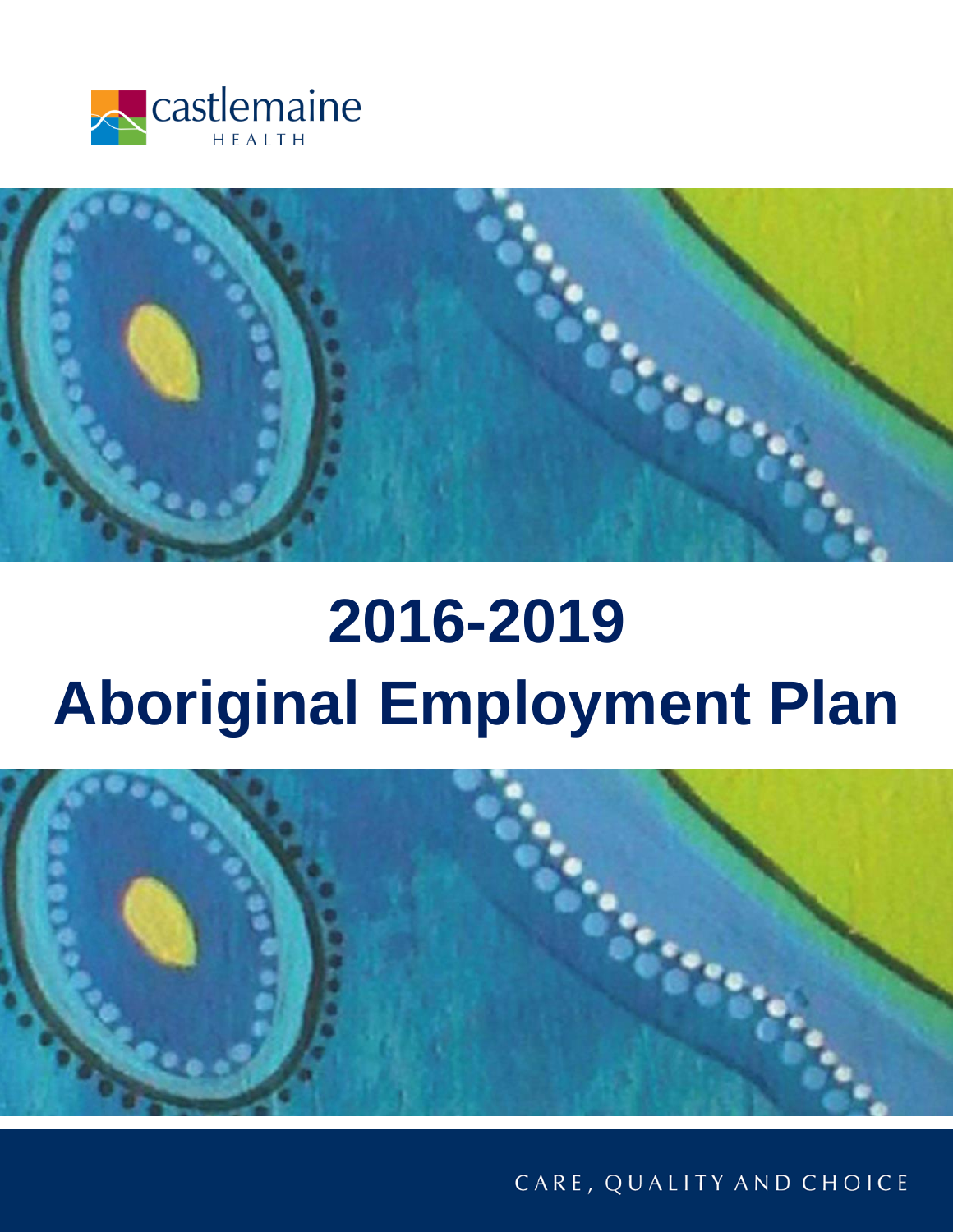

# **Contents**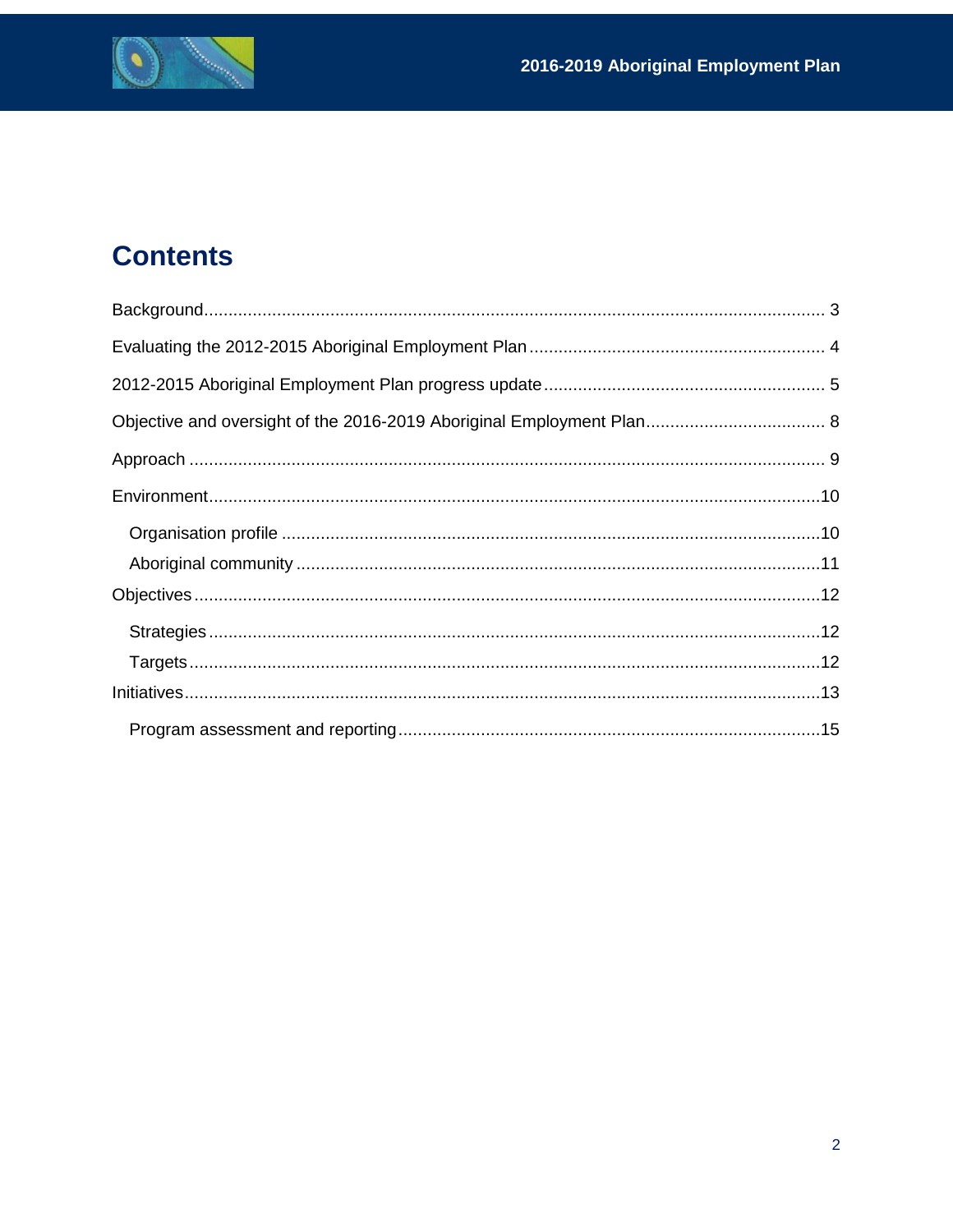

## <span id="page-2-0"></span>**Background**

Castlemaine Health developed a 2012-2015 Aboriginal Employment Plan under Karreeta Yirramboi; the Victorian Government's plan to improve public sector employment and career development outcomes for Aboriginal people.

Karreeta Yirramboi spanned a timeline of 2010–2015 and responded to the Council of Australian Government's [National Partnership Agreement on Indigenous Economic](http://www.federalfinancialrelations.gov.au/content/npa/skills/national-partnership/past/economic_participation_NP.pdf)  [Participation](http://www.federalfinancialrelations.gov.au/content/npa/skills/national-partnership/past/economic_participation_NP.pdf) and the commitment to halve the gap in employment outcomes between indigenous and non-indigenous people within a decade.

Karreeta Yirramboi set an Aboriginal employment target of one percent for the Victorian Public sector.

Castlemaine Health's 2012-2015 Aboriginal Employment Plan set an objective to achieve this one percent target based on head count and developed an Integrated Implementation Model which ensured the plan addressed four critical areas:

- 1. Resources funding, people and infrastructure;
- 2. Internal procedure, preparation, ownership and measurement;
- 3. Development employment initiatives, training and investment; and
- 4. Engagement partnerships, networks and strategic alliances.

In May 2013, the government published *Koolin Balit: [Victorian Government Strategic](https://www2.health.vic.gov.au/about/health-strategies/aboriginal-health/koolin-balit)  [Direction for Aboriginal Health 2012-2022](https://www2.health.vic.gov.au/about/health-strategies/aboriginal-health/koolin-balit)*. This document conveys the government's commitment to improving the health outcomes for Aboriginal people living in Victoria.

The *[Koolin Balit: Aboriginal health workforce plan 2014-2017](https://www2.health.vic.gov.au/health-workforce/aboriginal-health-workforce/koolin-balit/koolin-balit-aboriginal-health-workforce-plan)* identifies Victoria's health workforce development priorities.

Castlemaine Health's *2016-2019 Aboriginal Employment Plan* has been developed following a review and evaluation of the *2012-2015 Aboriginal Employment Plan* and bearing in mind the Victorian Government's workforce development priorities.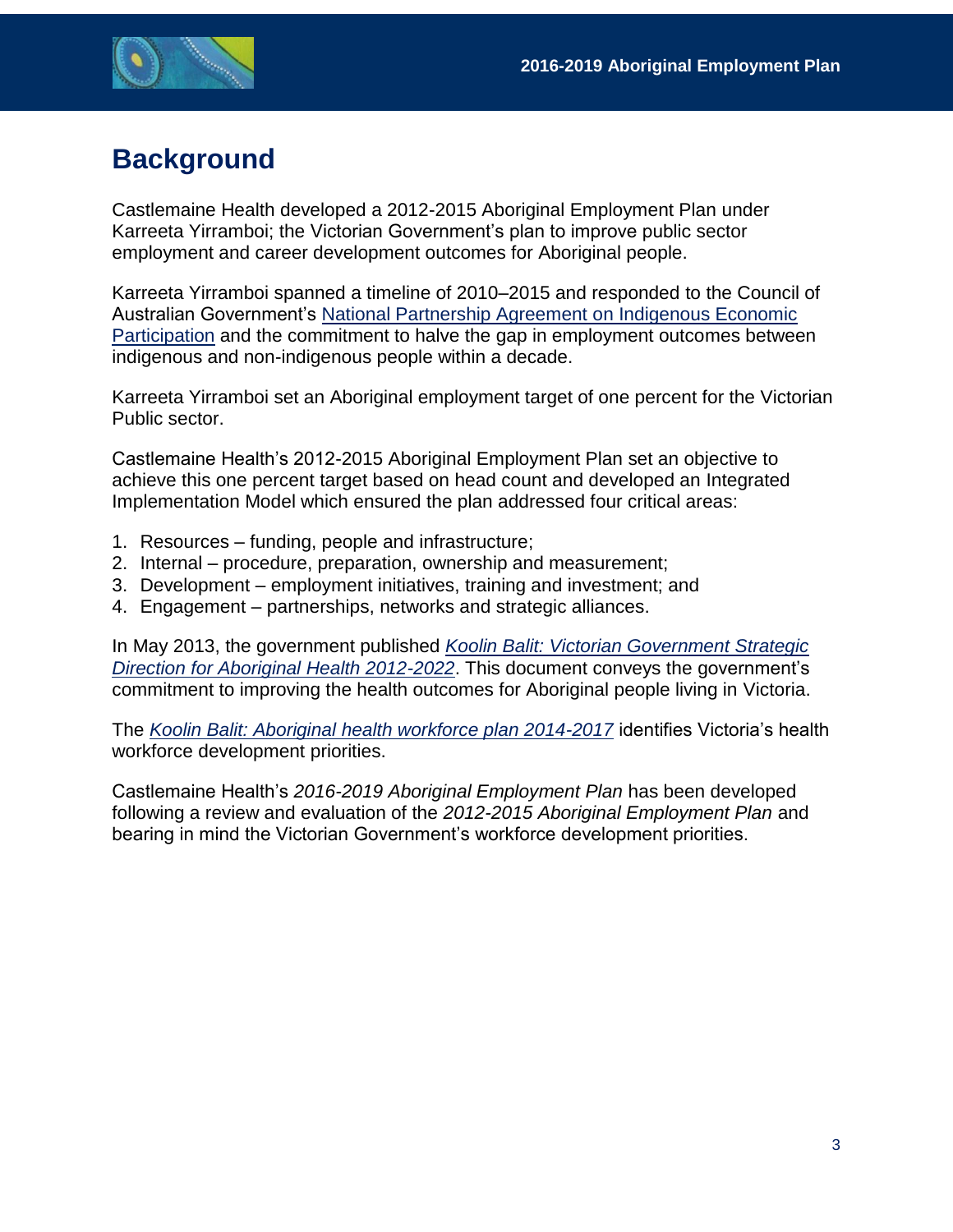

### <span id="page-3-0"></span>**Evaluating the 2012-2015 Aboriginal Employment Plan**

To determine the requirements of the 2016- 2019 Aboriginal Employment Plan, an internal review process has been completed.

The following internal staff members have contributed to an evaluation of the 2012-2015 Aboriginal Employment Plan:

- Human Resources
- Executive Director of Community Programs
- Executive Director of Nursing
- Health Information Services
- Executive Director of Corporate Services
- Hotel Services Coordinator
- District Nursing Manager
- Manager of Engineering
- Quality Manager

In addition, feedback has been sought from Cultural Advisor and Jaara elder Uncle Rick Nelson and community representative and mentor Kathryn Coff.

Uncle Rick Nelson has worked with the Human Resources team to develop the 2016- 2019 plan.

A policy and procedures audit has once again been conducted to determine systemic deficiencies in relation to Aboriginal employees and trainee and apprentice employment.

This essential data established the following broad findings:

- Castlemaine Health needs to utilise strategies to increase awareness of the 2016-2019 Aboriginal Employment Plan
- It is important to develop relationships with other employers and learn from their experiences in implementing Aboriginal Employment Plans
- A dedicated role needs to oversee the implementation of the plan and clear reporting lines need to be established.
- The need to develop career pathways following traineeships
- The need for the plan to be clear and simple with specific actions and accountabilities.

Staff involved in mentoring/supervising the Aboriginal trainee noted the importance of gaining trust and respect, ensuring the trainee has mentors within the community, and the need for clarity around work expectations.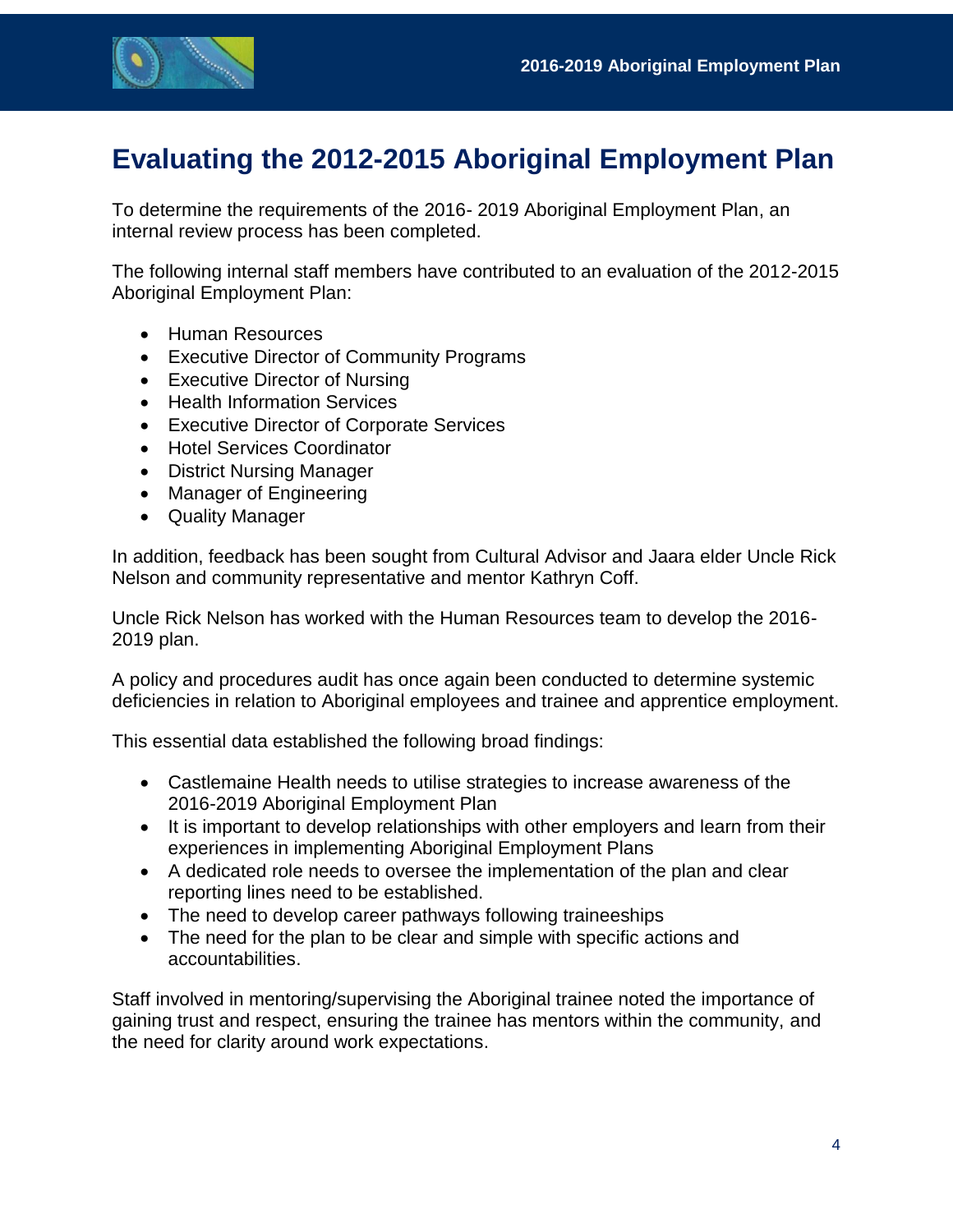

# <span id="page-4-0"></span>**2012-2015 Aboriginal Employment Plan progress update**

| <b>Activity</b>                                            | <b>Key objectives</b>                                                                                                                                                                                    | <b>Progress</b>                                                                                                                                                                                                                                                                                                                                                                                                                                                                                                        |
|------------------------------------------------------------|----------------------------------------------------------------------------------------------------------------------------------------------------------------------------------------------------------|------------------------------------------------------------------------------------------------------------------------------------------------------------------------------------------------------------------------------------------------------------------------------------------------------------------------------------------------------------------------------------------------------------------------------------------------------------------------------------------------------------------------|
| Aboriginal<br>Employment<br><b>Working Group</b>           | Establish membership of<br>the group<br>Determine working<br>group functions and<br>responsibilities<br>Reporting arrangements                                                                           | The Human Resources Manager, Health<br>Information Services Manager and<br>respected community representatives<br>Julie McHale and Kathryn Coff formed an<br>informal working group to provide<br>Castlemaine Health's indigenous trainee<br>with appropriate mentoring and support<br>throughout her traineeship.<br>It has been determined that a dedicated<br>role is required to implement the 2016-<br>2019 plan and this role will establish<br>working groups as required.                                      |
| Funding                                                    | Determine funding<br>$\bullet$<br>methods for Aboriginal<br><b>Employment Plan</b>                                                                                                                       | The Human Resources Department has<br>met with job services agencies to identify<br>available programs.<br>The Aboriginal Liaison/Project Officer will<br>conduct a review of funding sources in<br>2016.<br>Budget has been allocated for a .2 EFT<br>Aboriginal Project/Liaison Officer to<br>implement the Aboriginal Employment<br>Plan.                                                                                                                                                                           |
| Identifying<br>employment and<br>training<br>opportunities | Determine host<br>$\bullet$<br>departments for<br>Aboriginal trainees<br><b>Establish</b><br>occupations/areas<br>throughout Castlemaine<br>Health as targeted<br>Aboriginal employment<br>opportunities | The Human Resources Department has<br>reviewed Castlemaine Health's<br>recruitment needs/priority areas.<br>It has been identified that Aged Care<br>nursing is a priority area (particularly<br><b>Endorsed Enrolled Nurses).</b><br>Areas capable of hosting trainees have<br>also been identified as Engineering (trade<br>roles), and Administration and Allied<br>Health (Allied Health Assistants).<br>Entry level positions have also been<br>identified in Food Services and<br><b>Environmental Services.</b> |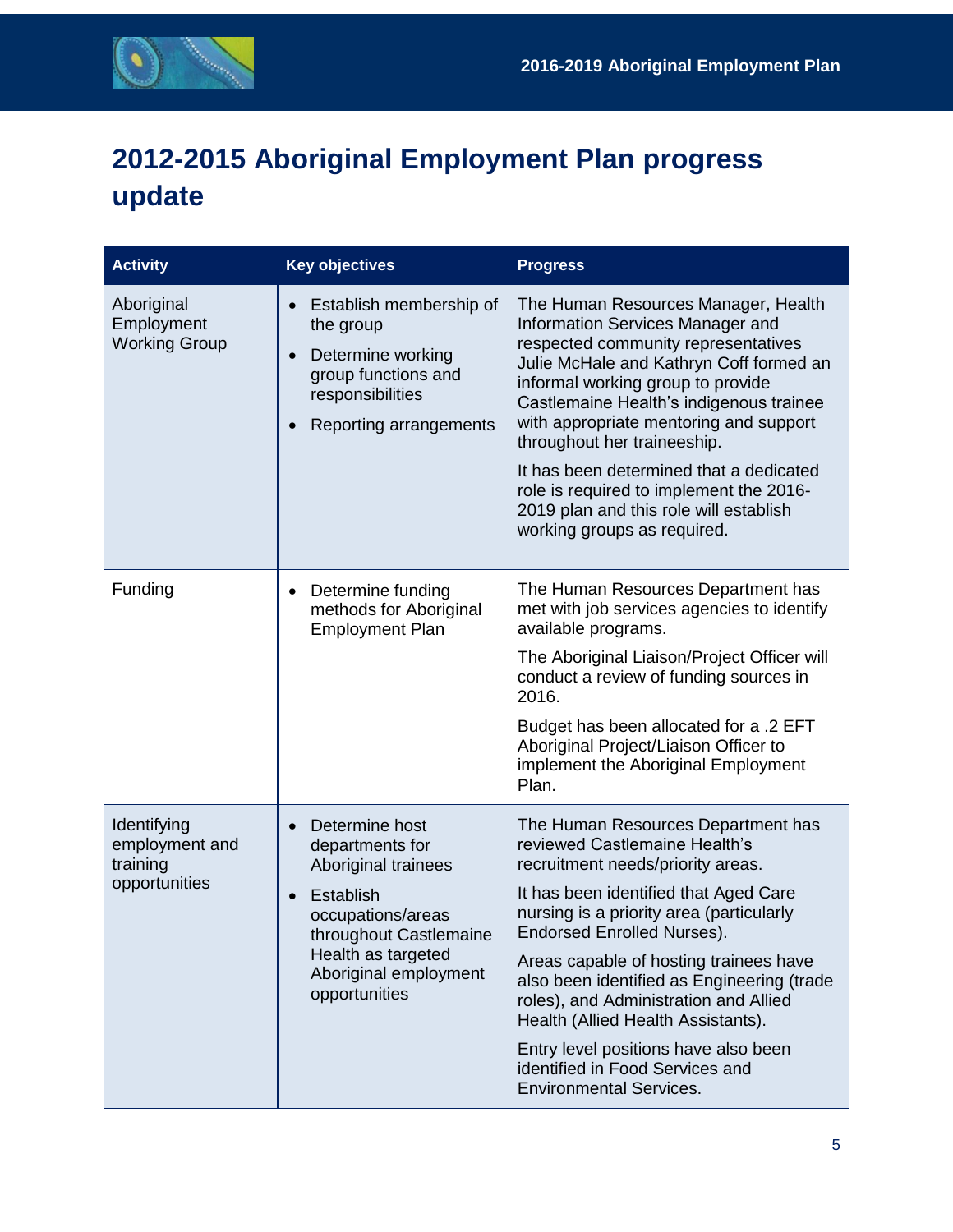

|                                                                    |                                                                                                                                          | The Health Information Services Area has<br>hosted a trainee.                                                                                                                                                                                                                                                                                        |
|--------------------------------------------------------------------|------------------------------------------------------------------------------------------------------------------------------------------|------------------------------------------------------------------------------------------------------------------------------------------------------------------------------------------------------------------------------------------------------------------------------------------------------------------------------------------------------|
| Organisational<br>partnerships and<br>training service<br>delivery | Establish the required<br>$\bullet$<br>partnerships with local<br>training providers                                                     | Castlemaine Health has restructured its<br>Education department and introduced a<br>Staff Development Coordinator role.<br>The department has established strong<br>working relationships with universities,<br>RTOs and TAFEs.                                                                                                                      |
| Mentoring                                                          | Establish a mentoring<br>$\bullet$<br>program at Castlemaine<br><b>Health</b><br>Develop an employment<br>skills program                 | Mentoring arrangements were put in<br>place for Aboriginal trainee.<br>Coordinated mentoring program to be<br>established.                                                                                                                                                                                                                           |
| Attraction and<br>recruitment                                      | <b>Market Castlemaine</b><br><b>Health Aboriginal</b><br>employment<br>opportunities<br>Develop culturally aware<br>selection processes  | Human Resources Department has been<br>advising community representatives of<br>employment opportunities - this<br>communication process needs to be<br>formalised.<br>Castlemaine Health's website has been<br>updated to include wording to encourage<br>Aboriginal applicants to apply.<br>Further marketing strategies still to be<br>developed. |
| <b>Cultural awareness</b>                                          | Establish a cultural<br>awareness program<br>within Castlemaine<br><b>Health</b><br><b>Cultural recognitions</b>                         | <b>Cultural Awareness and Appreciation</b><br>training sessions have been conducted at<br>Castlemaine Health across two years.<br>A mandatory program is still to be<br>developed in collaboration with the<br><b>Education Department.</b>                                                                                                          |
| Internal preparation                                               | Department and<br>$\bullet$<br>management<br>preparation<br>Reporting and grievance<br>Policy and procedure<br>$\bullet$<br>improvements | Not commenced.<br>Not commenced.<br>Welcome to Country and<br>Acknowledgement of Country Procedure<br>developed and endorsed by the Board.<br>Other policies to be developed as<br>required.                                                                                                                                                         |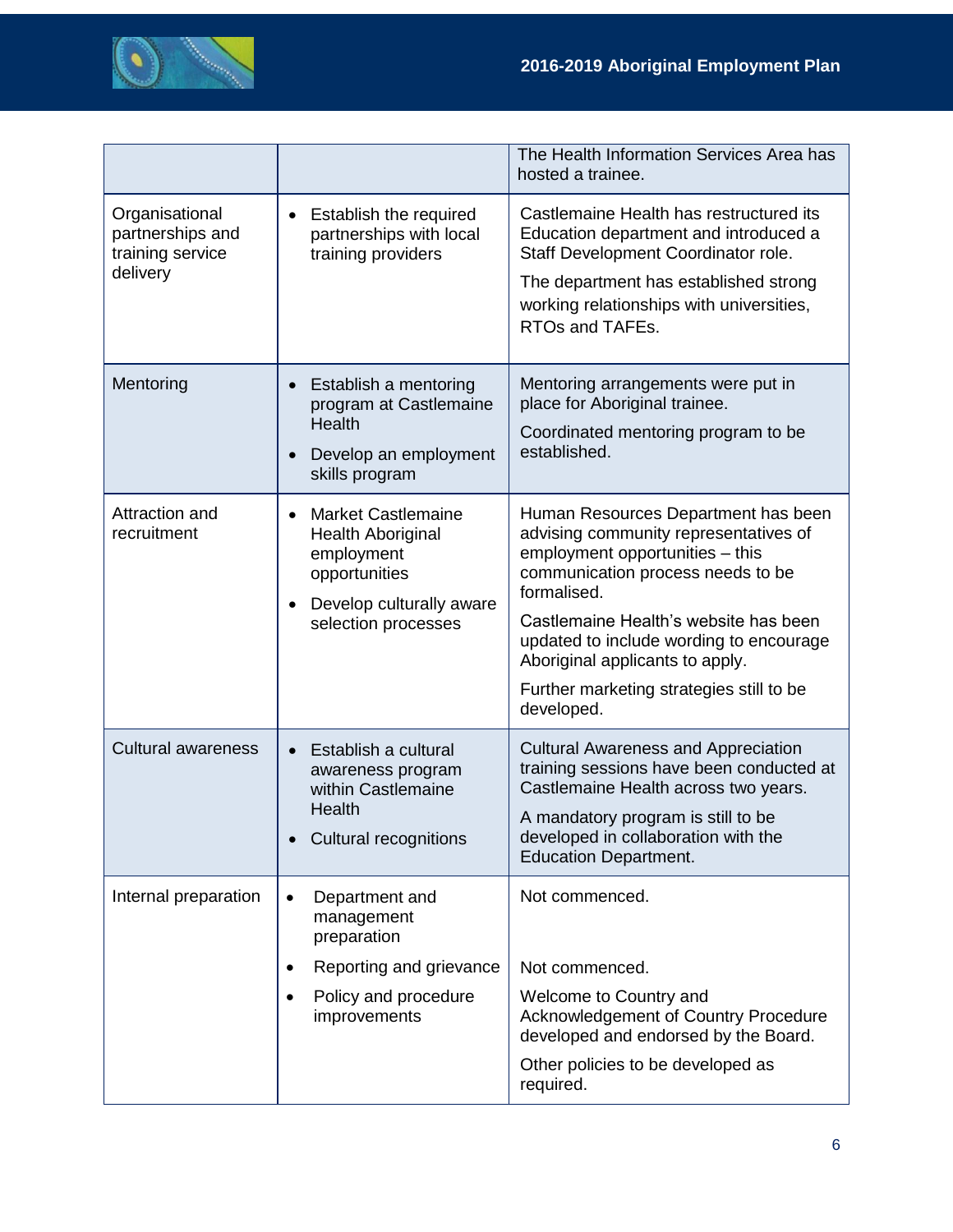

| Program<br>assessment and<br>reporting                                                   | Periodic program<br>evaluation<br><b>Final assessment</b> | Evaluation of 2012-2015 plan was<br>conducted internally.<br>Evaluation program to be developed for<br>2016-2019 plan. |
|------------------------------------------------------------------------------------------|-----------------------------------------------------------|------------------------------------------------------------------------------------------------------------------------|
| Ongoing support                                                                          |                                                           | Aboriginal trainee attended weekly<br>meeting place. This was supported by<br>Castlemaine Health.                      |
| Develop<br>partnerships with<br>local schools and<br>education networks                  |                                                           | Initial contact details established.<br>Other work not commenced.                                                      |
| <b>Determine SBAT</b><br>target occupations<br>within Castlemaine<br>Health              |                                                           | Castlemaine Health is working with the<br>local Learn to Work provider to determine<br>SBAT positions.                 |
| Determine RTO<br>requirements and<br>relationship with<br>secondary school<br>education  |                                                           | Working with Learn to Work provider.                                                                                   |
| Establish funding<br>availability for SBAT<br>through ACC                                |                                                           | Not available to State Government<br>departments.                                                                      |
| Monitoring and<br>communication<br>between<br>stakeholders                               |                                                           | Ad hoc meetings took place.                                                                                            |
| Quarantining<br>positions                                                                |                                                           | Three positions have been budgeted for in<br>2016.                                                                     |
| Investigate providing<br>Indigenous<br>scholarships to<br>Aboriginal medical<br>students |                                                           | Not commenced.                                                                                                         |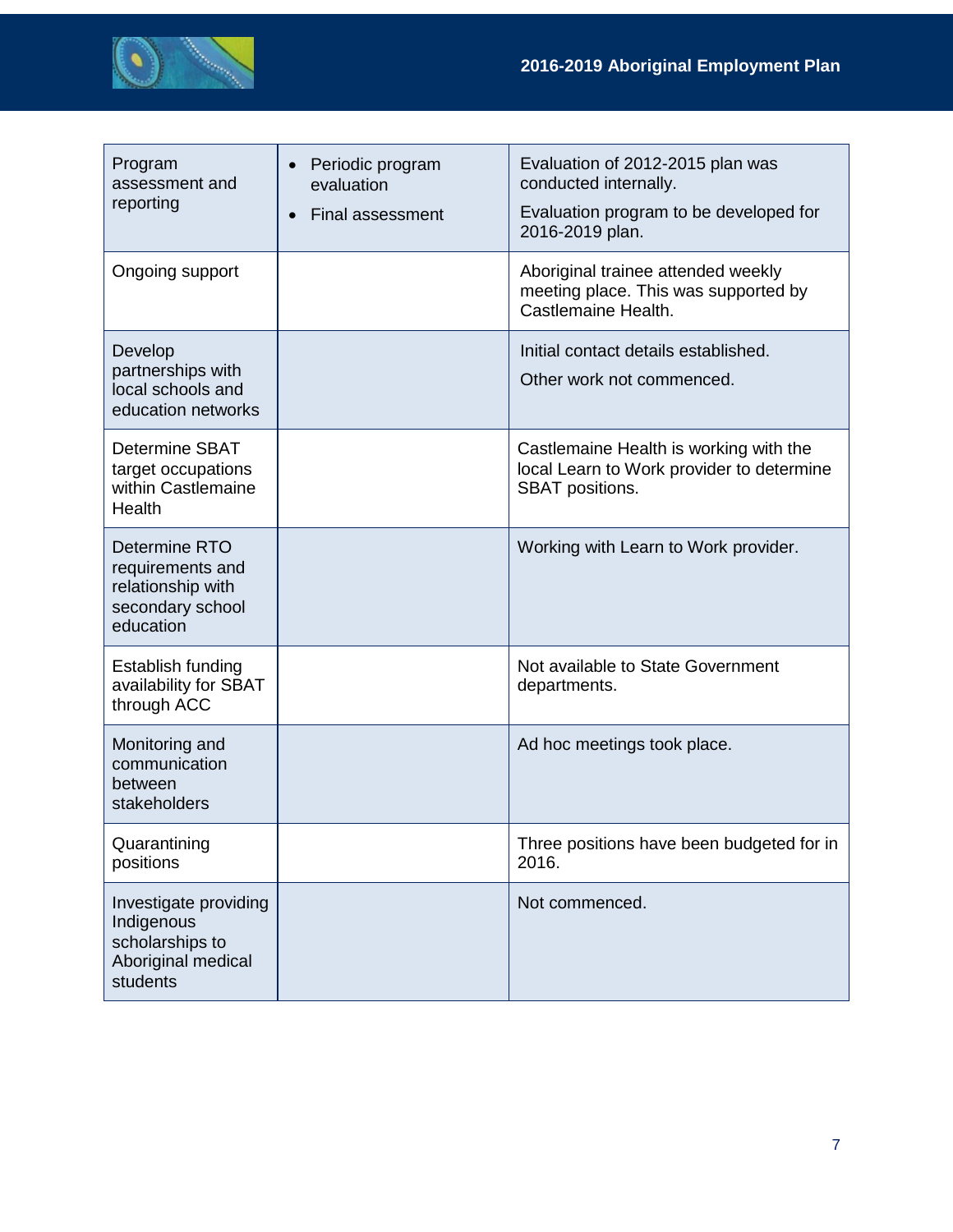

## <span id="page-7-0"></span>**Objective and oversight of the 2016-2019 Aboriginal Employment Plan**

The objective of this plan is to build on the progress achieved in Castlemaine Health's 2012-2015 Aboriginal Employment Plan as well as the learnings from it and increase employment participation of Aboriginal people at Castlemaine Health (CH) to one percent of total workforce. This target is based on head count and not effective full-time equivalent (EFT).

Through the process of increasing Aboriginal employment participation, greater understanding of cross-cultural requirements will be achieved to develop the environment and systems for long-term Aboriginal participation at the entire Castlemaine Health organisation.

The timeframe for achieving the one percent employment participation target under Koolin Balit is 2019. To achieve the one percent target, this plan intends utilising both State and Federal funding sources to assist Castlemaine Health to minimise financial exposure while creating meaningful training and career opportunities for local Aboriginal people.

Castlemaine Health has recognised the need for a dedicated resource to coordinate the implementation of the plan and is currently advertising to a position of Aboriginal Liaison/Project Officer.

This position will report to the Human Resources Manager who will report to Executive/Board on the progress against the plan.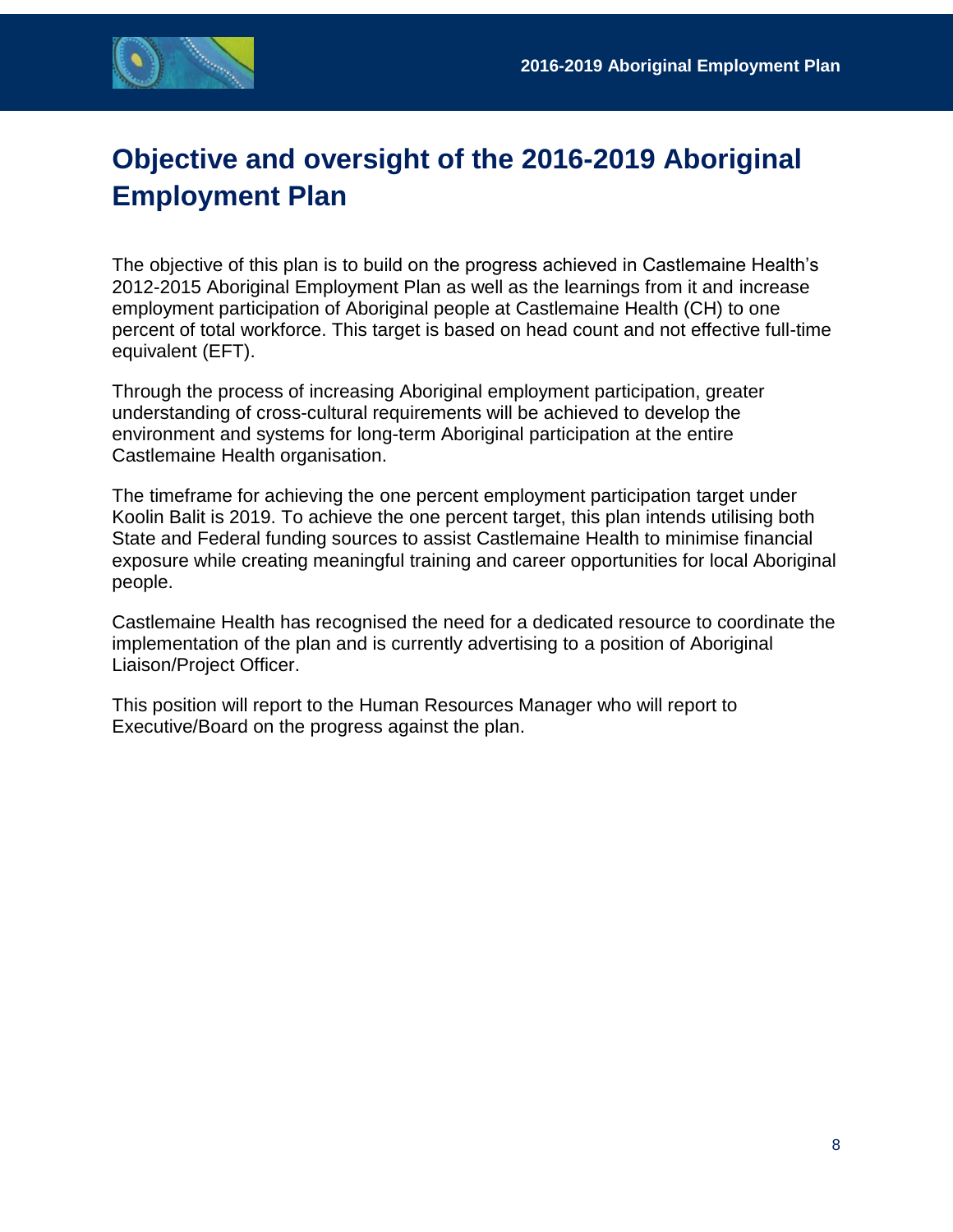

## <span id="page-8-0"></span>**Approach**

This Aboriginal Employment Plan is designed to provide practical steps to achieve the one percent workforce participation goal. The 2016-2019 plan will continue to utilise the Integrated Implementation model set in the 2012-2015 plan, however, the 2016-2019 plan will have a designated project coordinator to coordinate the implementation and more specific projects and designated timeframes.

The 2016-2019 plan has also been simplified to ensure it can be more effectively implemented and developed in collaboration with the Aboriginal community.

The project coordinator will network within the community and establish partnerships with surrounding organisations.

The 2016-2019 concentrates on establishing career pathways based on skill shortage areas such as Aged Care with the intention of progressing through traineeships into nursing care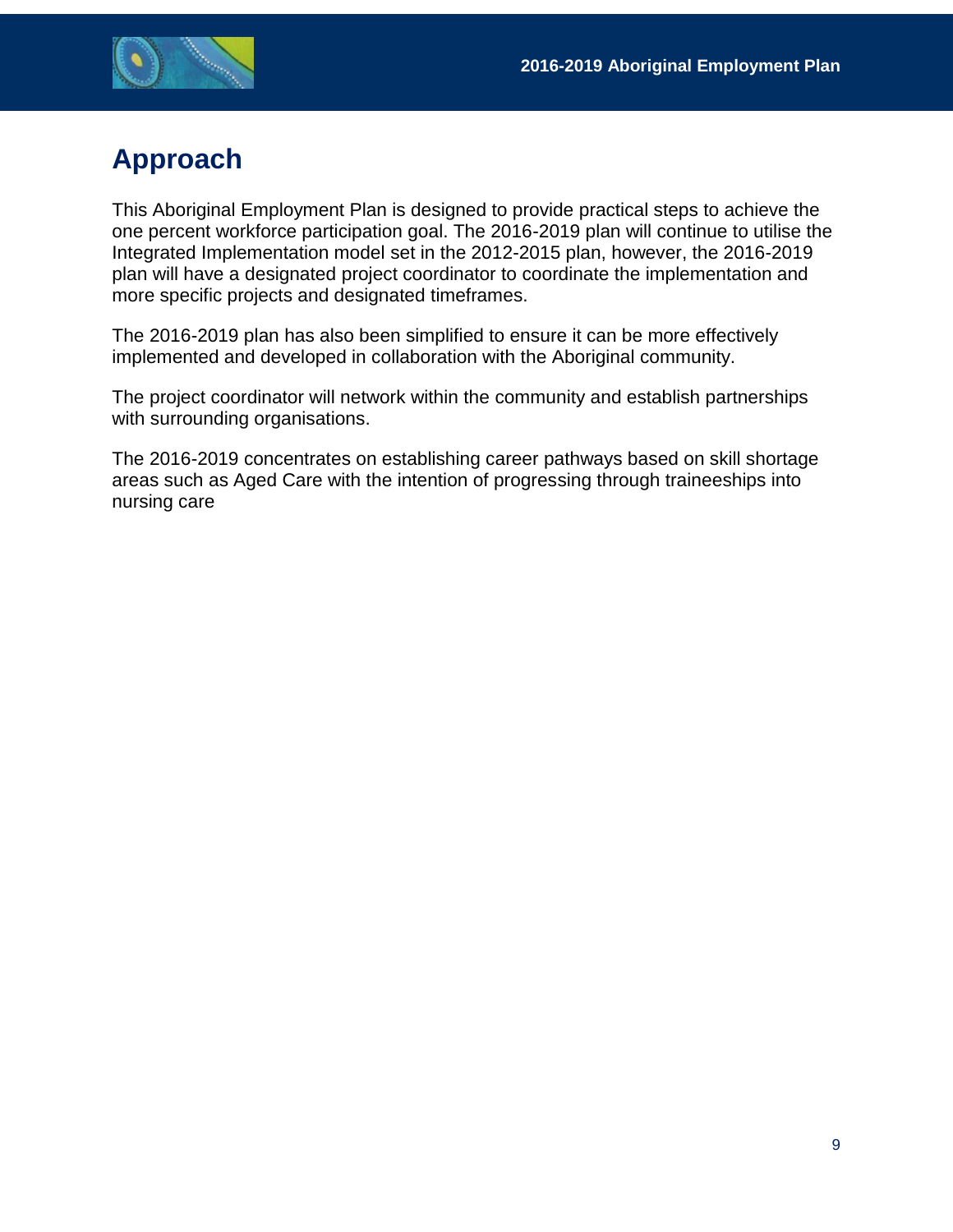

## <span id="page-9-0"></span>**Environment**

#### <span id="page-9-1"></span>*Organisation profile*

Castlemaine Health delivers a diverse range of inpatient, outpatient and outreach services to the Shire of Mount Alexander. This also includes provision of assessment, rehabilitation and allied health services to neighboring shires.

With around 660 employees, Castlemaine Health provides an extensive range of health services to the community of Castlemaine and the surrounding region. With a clear regional focus, the health service's role within the Loddon Mallee Region has developed to meet the needs of a growing population.

In 2014 Castlemaine Health developed a new vision, mission and set of values to underpin all work. It is both a framework that guides the organisation's actions and a firm commitment that Castlemaine Health makes to the community.

Castlemaine Health's vision is 'exceptional care of every person, every time'. Services are delivered to meet clients' goals, wishes and values and encompass the physical, psychosocial, cultural and spiritual dimensions.

Castlemaine Health's mission is to deliver 'a well-run and trusted organisation that engages with the community to provide high quality health services'. This is something the community expects and Castlemaine Health constantly strives to deliver.

Castlemaine Health currently employs one staff member who identifies as Aboriginal. This staff member successfully completed a Traineeship in Business Administration as a result of Castlemaine Health's 2012-2015 Aboriginal Employment Plan and is permanently employed in Administration.

The organisation is however committed to increasing the participation rate of Aboriginal people within the work force to one percent. As a major employer within the Loddon Mallee region, Castlemaine Health has the potential of providing an example to the wider community of best-practice methods of producing meaningful employment and training outcomes to local Aboriginal people.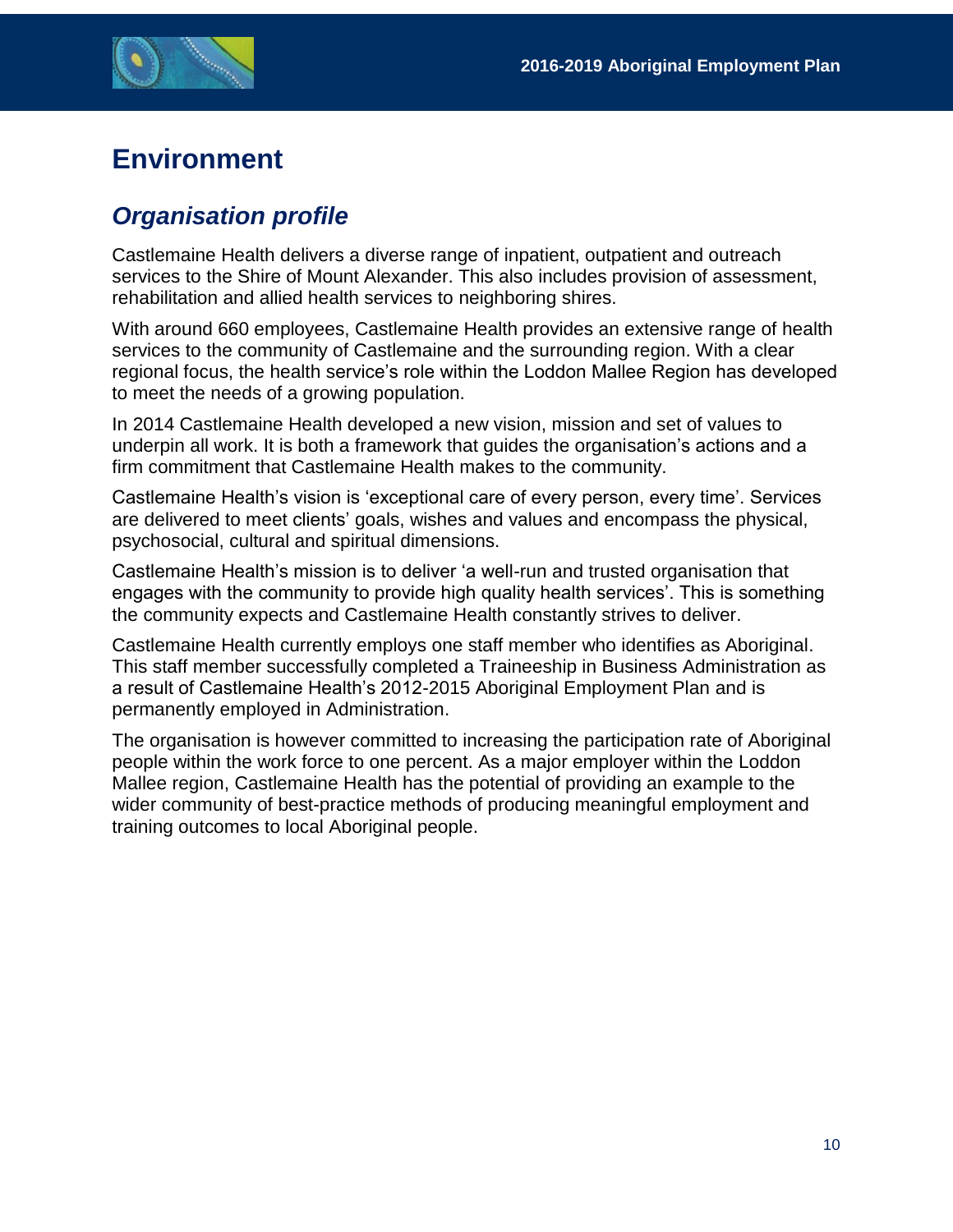

#### <span id="page-10-0"></span>*Aboriginal community*

The traditional land owners and elders in the Castlemaine community are the Dja Dja Wurrung Country, land of the Jarra people.

Castlemaine Health is committed to ensuring Aboriginal and Torres Strait Islander people are treated appropriately according to their cultural needs. Castlemaine Health has the full support of Jarra Elder Uncle Rick Nelson and Kathryn Coff, a role model and mentor for many of the younger members of the Aboriginal community throughout the Castlemaine area.

Uncle Rick Nelson and Kathryn Coff will play an important role in ensuring this Aboriginal Employment Plan is implemented correctly and liaise directly between relevant Castlemaine Health employees and Aboriginal community members.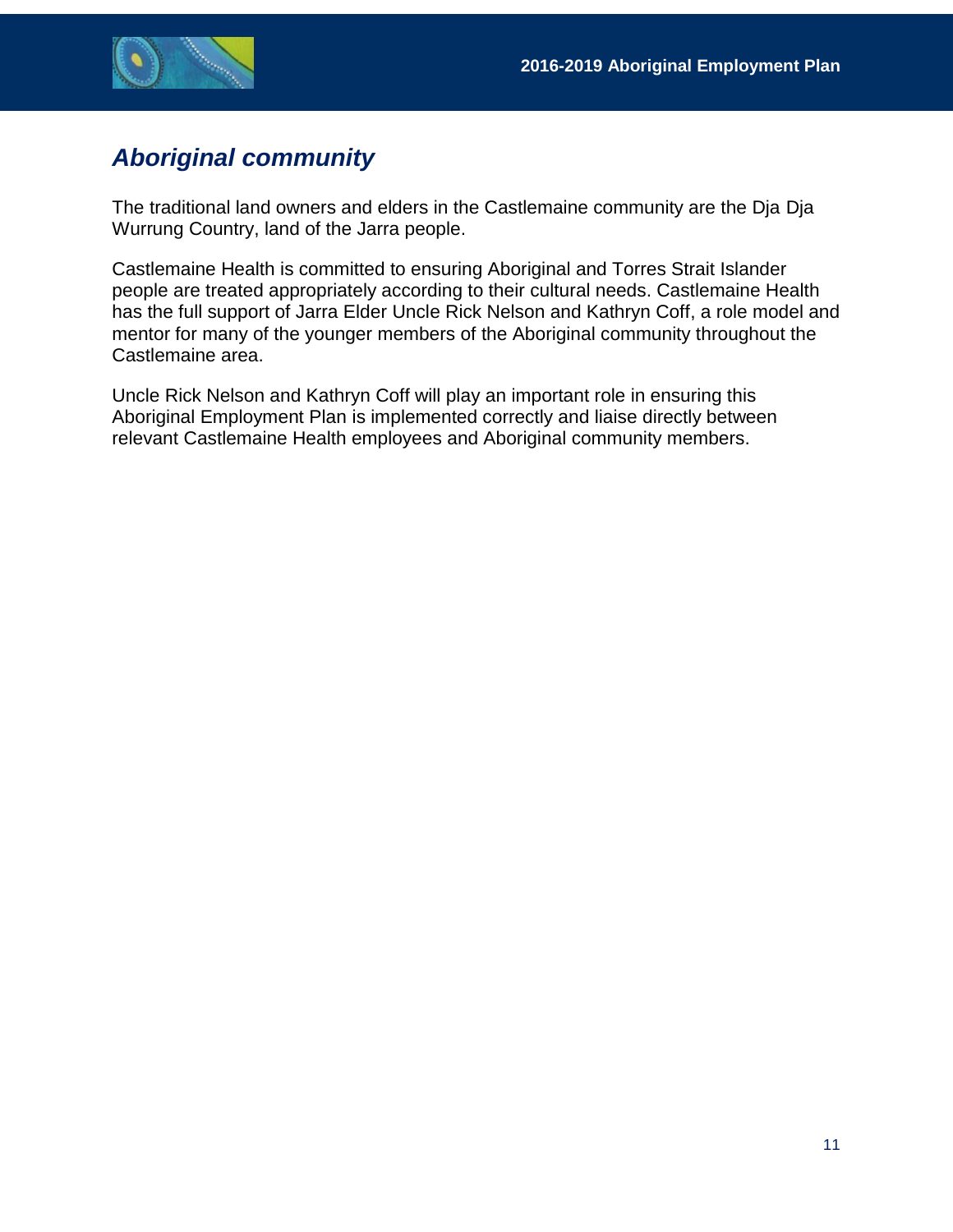

## <span id="page-11-0"></span>**Objectives**

#### <span id="page-11-1"></span>*Strategies*

Castlemaine Health will strive towards achieving one percent workforce participation over the duration of the 2016-2019 plan.

Castlemaine Health will continue to use a mixed-employment approach:

- introducing and implementing an Aboriginal Apprenticeship and Traineeship Employment Program
- introducing School-based Apprenticeships and Traineeships
- additional employment strategies including work experience and entry level positions.

Castlemaine Health will employ a dedicated resource to coordinate the implementation of the plan. This role will also undertake initiatives to make Castlemaine Health a more inviting organisation for Aboriginal people. Examples of such initiatives include:

- more Aboriginal artwork in prominent locations
- Aboriginal garden (medicine and bush tucker)

#### <span id="page-11-2"></span>*Targets*

Castlemaine Health currently employs one Aboriginal staff member. To fulfill the one percent target, Castlemaine Health requires a total of six Aboriginal employees.

To achieve the one percent target, Castlemaine Health require an innovative and committed approach to increasing Aboriginal employment participation through a variety of vocations.

These occupations may include:

- Allied Health
- Engineering (including construction trades)
- Nursing
- Administration
- Aboriginal Liaison
- Hospitality and Catering.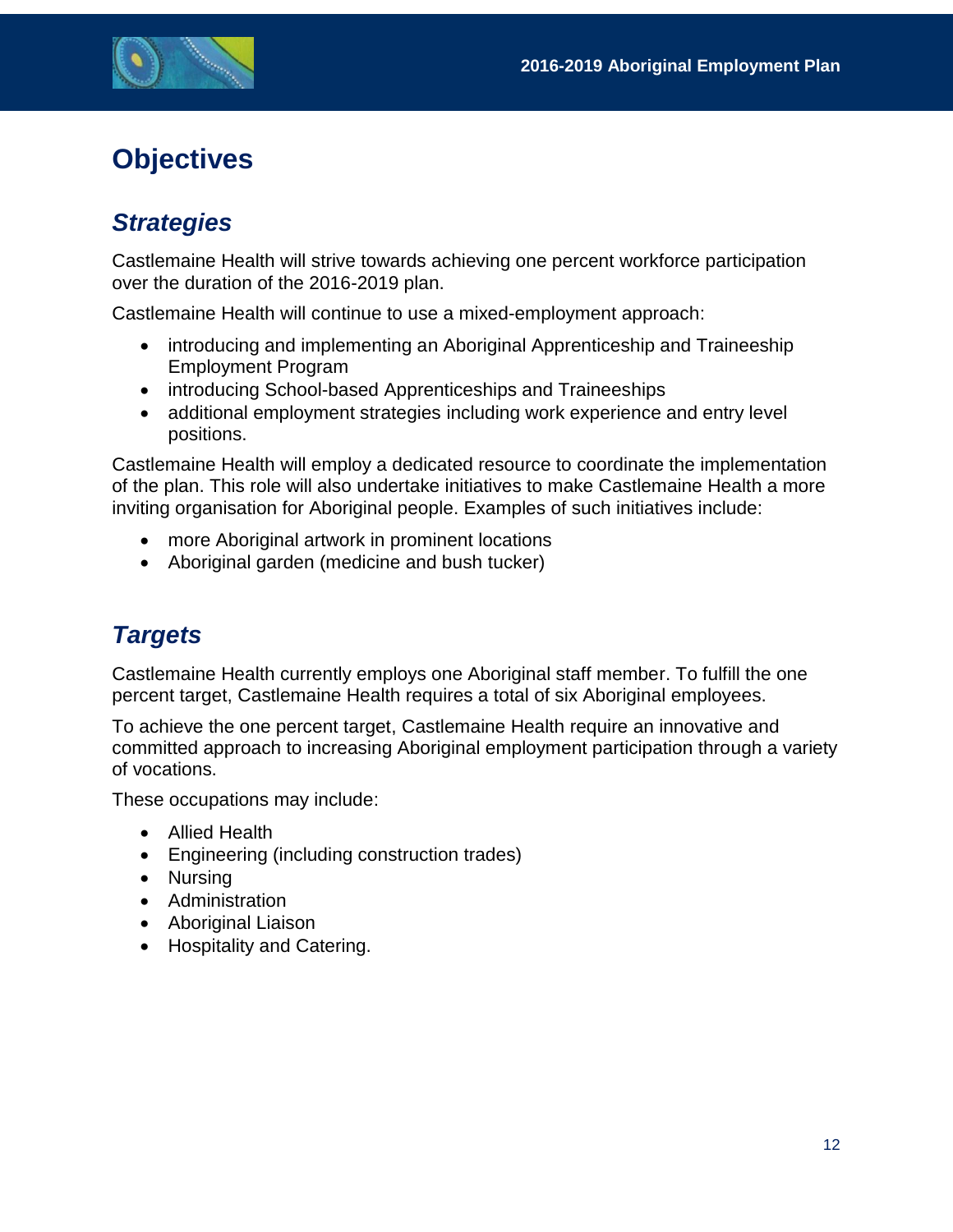

## <span id="page-12-0"></span>**Initiatives**

The following initiatives will be undertaken to ensure Castlemaine Health is internally prepared to successfully implement the 2016-2019 Aboriginal Employment Plan.

| <b>Objective</b>                                                                         | <b>Strategies/Actions</b>                                                                                                                                                                                                                                                                                            | <b>Timeframe/Notes</b>                                                           |
|------------------------------------------------------------------------------------------|----------------------------------------------------------------------------------------------------------------------------------------------------------------------------------------------------------------------------------------------------------------------------------------------------------------------|----------------------------------------------------------------------------------|
| Allocate<br>responsibility for<br>overseeing the<br>Aboriginal<br><b>Employment Plan</b> | Human Resources to determine positions<br>responsible for overseeing the Aboriginal<br>Employment Plan.                                                                                                                                                                                                              | Completed. HR<br>Manager to<br>oversee reporting<br>to Executive on<br>progress. |
| Promote the<br>Aboriginal<br><b>Employment Plan</b><br>internally and<br>externally      | Human Resources to:<br>ensure the Aboriginal Employment Plan is<br>placed on the intranet and Castlemaine Health's<br>website<br>advise Department/Unit Managers of the<br>$\bullet$<br>Aboriginal Employment Plan.<br>table the Aboriginal Employment Plan at the<br>$\bullet$<br>Workplace Consultative Committee. | 31-10-2016                                                                       |
| Appointment of<br>Aboriginal<br>Liaison/Project<br><b>Officer</b>                        | Human Resources to determine the position<br>$\bullet$<br>accountabilities for the role<br>Human Resources to develop a suitable<br>$\bullet$<br>recruitment and selection process ensuring<br>community consultation takes place                                                                                    | 31-10-2016                                                                       |
| Reporting                                                                                | Human Resources to determine the reporting<br>$\bullet$<br>structure between the Aboriginal Liaison/Project<br><b>Officer and Executive/Human Resources</b>                                                                                                                                                          | 31-8-2016                                                                        |
| Determine funding<br>methods for<br>Aboriginal<br>Employment<br>Program                  | Aboriginal Liaison/Project Officer to research and<br>$\bullet$<br>source funding opportunities.                                                                                                                                                                                                                     | Ongoing.<br>Initial review to be<br>conducted by 9<br>September 2016             |
| Implement<br>compulsory<br>Aboriginal<br>Appreciation Training                           | Aboriginal Project/Liaison Officer to work with the<br>Education Department to establish format,<br>frequency and content of compulsory training.                                                                                                                                                                    | 30-06-2017                                                                       |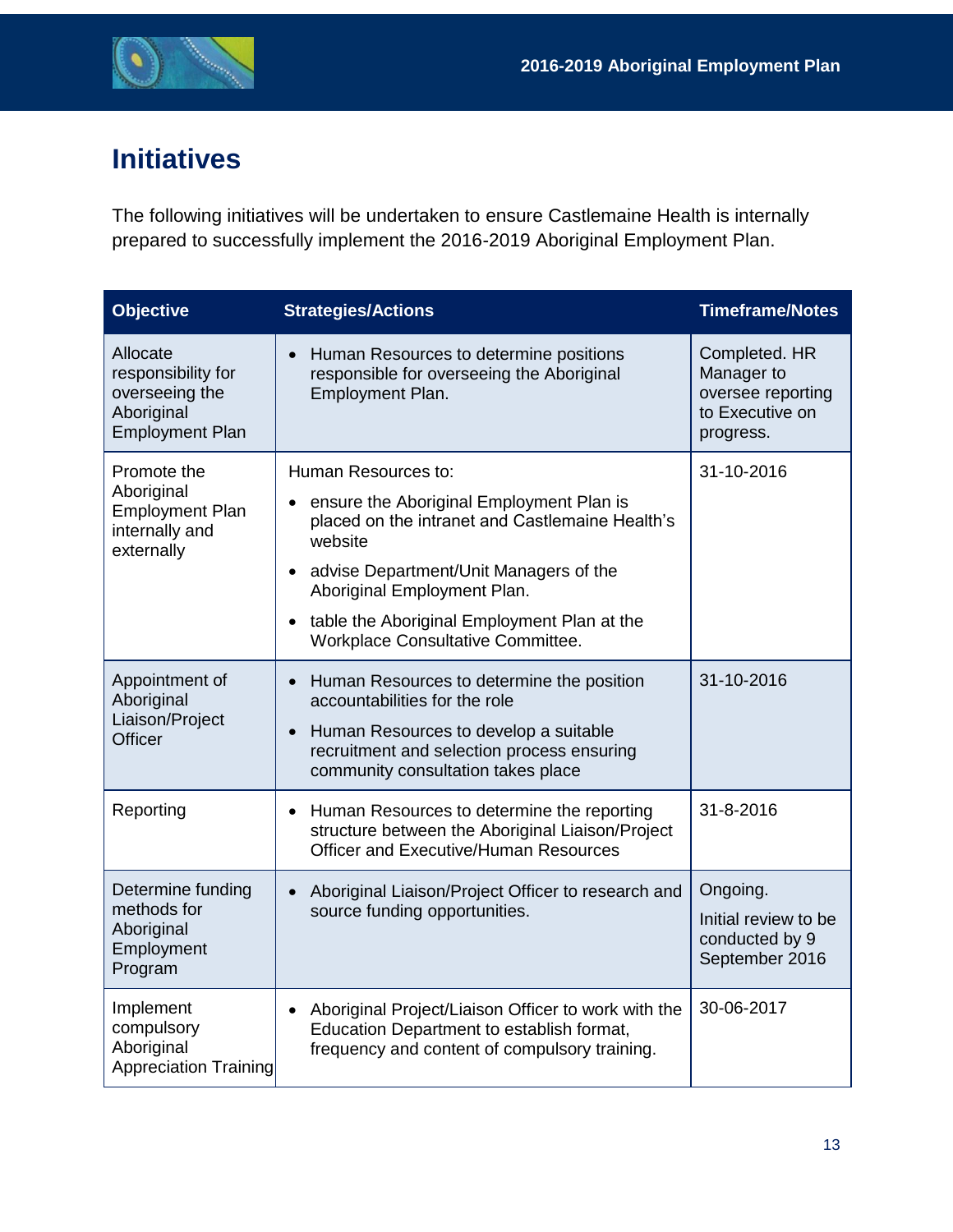

| Undertake actions<br>to enhance<br>Castlemaine<br>Health's ability to<br>attract and recruit<br>Aboriginal<br>candidates | Establish Aboriginal named<br>$\bullet$<br>areas/wings/wards/pathways<br>Increase Aboriginal art in significant areas<br>$\bullet$<br>Identify and showcase any historical Aboriginal<br>$\bullet$<br>connections with the hospital<br>Establish an Aboriginal Garden (see strategy<br>$\bullet$<br>below)<br>Aboriginal Project/Liaison Officer to review<br>$\bullet$<br>Castlemaine Health's website content and<br>policies and procedures to ensure they support<br>the recruitment of Aboriginal people.<br>Aboriginal Project/Liaison Officer to identify any<br>$\bullet$<br>further strategies that will assist.                                                                                                                                                                                                                                                                                                                                                                                                                                                                               | Individual project<br>timeframes to be<br>set<br>To be completed<br>by 31/12/2019 |
|--------------------------------------------------------------------------------------------------------------------------|---------------------------------------------------------------------------------------------------------------------------------------------------------------------------------------------------------------------------------------------------------------------------------------------------------------------------------------------------------------------------------------------------------------------------------------------------------------------------------------------------------------------------------------------------------------------------------------------------------------------------------------------------------------------------------------------------------------------------------------------------------------------------------------------------------------------------------------------------------------------------------------------------------------------------------------------------------------------------------------------------------------------------------------------------------------------------------------------------------|-----------------------------------------------------------------------------------|
| Appoint two trainee<br>aged care positions                                                                               | Aboriginal Project/Liaison Officer to work with<br>$\bullet$<br>the Education Department within Castlemaine<br>Health and to develop framework for<br>traineeships, establishing a relationship with an<br>appropriate RTO.<br>Aboriginal Project/Liaison Officer to develop an<br>$\bullet$<br>appropriate mentoring program for trainees.<br>Aboriginal Project/Liaison Officer to work with<br>$\bullet$<br>Human Resources and the Aboriginal<br>community to establish the recruitment and<br>selection processes for the roles.<br>Aboriginal Project/Liaison Officer to work with<br>$\bullet$<br>unit hosting the trainee positions to ensure<br>cultural awareness and identify any training<br>requirements of the Managers/staff.<br>Aboriginal Project/Liaison Officer/Education<br>$\bullet$<br>Department to monitor traineeships ensuring<br>progress as per the training plan.<br>Aboriginal Project/Liaison Officer to work with<br>$\bullet$<br>Departments/areas to develop career pathways<br>for trainees or support trainees into employment<br>following traineeship completion. | 1 March 2017                                                                      |
| Work for the Dole<br>project                                                                                             | Human Resources to establish garden project<br>proposal and/or other projects suitable for entry<br>level positions.<br>Human Resources to work with local<br>employment agencies to identify suitable                                                                                                                                                                                                                                                                                                                                                                                                                                                                                                                                                                                                                                                                                                                                                                                                                                                                                                  | 31-12-2017                                                                        |